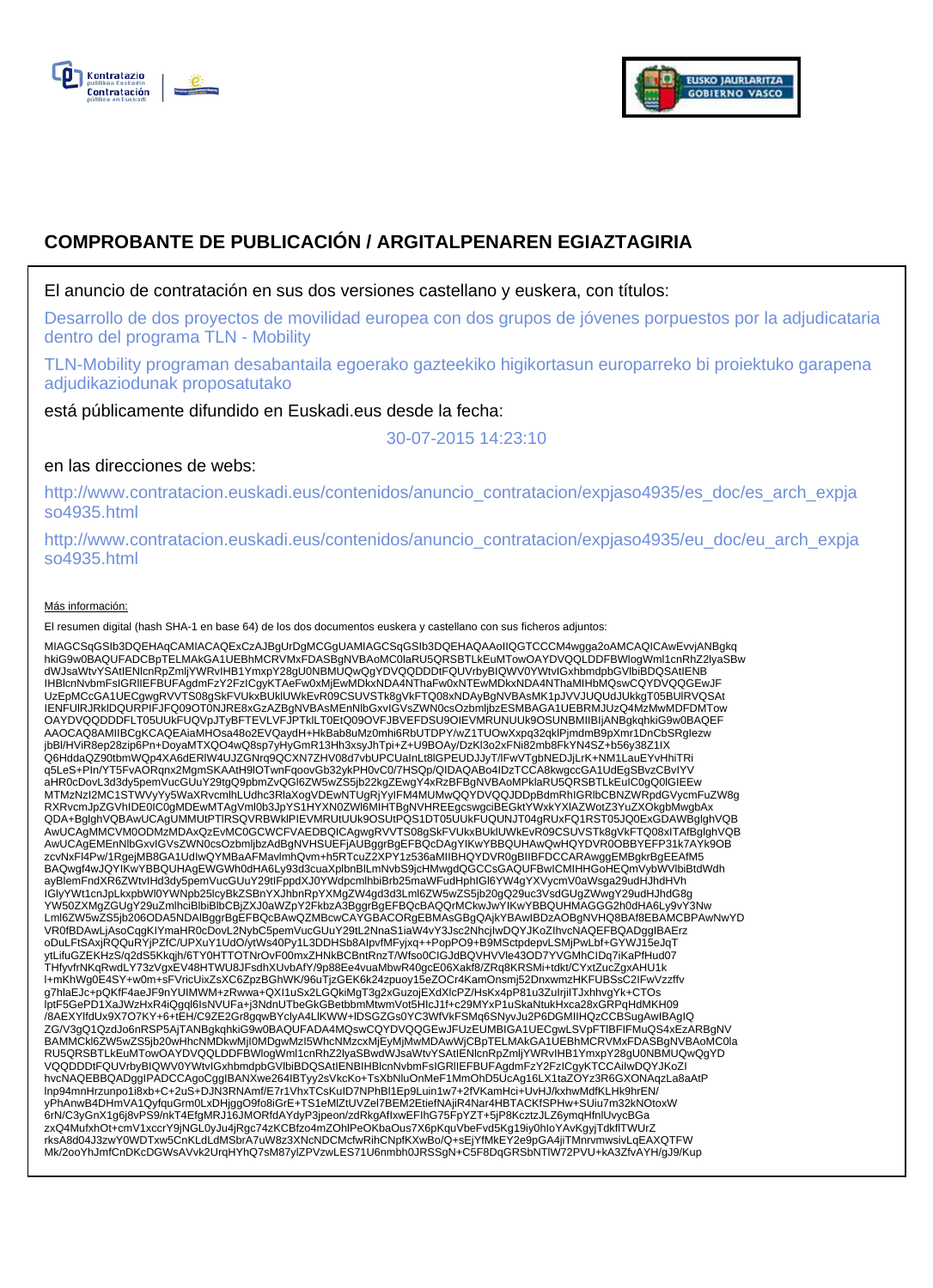



wQV7we5pjoEvAgMBAAGjggHZMIIB1TCBxwYDVR0RBIG/MIG8hhVodHRwOi8vd3d3Lml6ZW5wZS5jb22BD2luZm9AaXplbnBlLmNv www.you.com/account/state/state/state/state/state/state/state/state/state/state/state/state/state/state/state/<br>https://www.you.com/account/state/state/state/state/state/state/state/state/state/state/state/peiBUMTA1NSBG<br>DwY FB0cZQ6o8iV7tJHP5LGx5r1VdGwFMDoGA1UdIAQzMDEwLwYEVR0gADAnMCUGCCsGAQUFBwIBFhlodHRwOi8vd3d3Lml6ZW5wZS5j b20vY3BzMDcGCCsGAQUFBwEBBCswKTAnBggrBgEFBQcwAYYbaHR0cDovL29jc3AuaXplbnBlLmNvbTo4MDk0MDMGA1UdHwQsMCow KKAmoCSGImh0dHA6Ly9jcmwuaXplbnBlLmNvbS9jZ2ktYmluL2FybDIwDQYJKoZIhvcNAQEFBQADggIBAGIW+Gd1JbFYeqBoj2JC uzXJCnK5vzjo0nvcS53SaQGynbXNCHwUVAL6rbQ8hP5fEgdSHm0YuikkcqeYrTj+w7S3PbF6Rpbolp8/kGAS8feow+XBEv6DPI1Z 3DCCnrp2dFjGSs2te2zbS1l4Cl3rbaeWkuU4+JPBdwJr7snvk+KREn37dOUFhxohJWXMSQUcx85bpaeQUUIs9PEAC11iU0FVGanr 42FBMjYYjzwir/dQQtMDtVlKy3ui+Uz5qOnlyWxl32cgJt78Zsu30uietM0lOaXGYEtegCgWCkVY5OFOUZwXeFnmrylPw4wwN+qB jyzlX2+bgS6ghHq5SNH6Wn3rYcOQxWGP5CQRG0FPIjRXOhXGN35CeUeesVBKjY/YYXOCbPyLTCxUWwPMo33cCr+11jn1ZlnNw4Ep ...<br>gCSSucNR7dvQdSpDVMfO2HJzEN7wAazX5wol4psIUSfvqfktb+xWBmj1RUqKrVvOMYIB1TCCAdECAQEwga0wgaUxCzAJBgNVBAY NOW THE MEDITION OF THE MELTIMATE SUPPORT THE MELTIMATE OF THE MELTIMATE THE CONDUCT OF THE MELTIMATE SUPPORT OF THE MELTIMATE OF THE MELTIMATE OF THE MELTIMATE OF THE MELTIMATE OF THE MELTIMATE OF THE MELTIMATE OF THE MEL cqHIIJdzF2JLoQe/oL9Vv0PvyIX7Nu0/G+ANO+mVcBSbeXwol/YA+chNMrmIINeJJhcTyn3wqmCluhVmYQ2kZboAshIVaQzWAhGZ GeMvJyzu5mA1Mge+LbhDfN0fd1IBYhjbjLkNbwSCpuqZdl6T+9dmd2BJm8ATrgqmVlleo+ihCA7zZjbRLftUUO9fLw23sREAAAAAAAA=

#### fue sellado en el tiempo digitalmente por:

CN=KONTRATAZIO ELEKTRONIKOA-CONTRATACION ELECTRONICA,serialNumber=S4833001C,OU=sello electrónico,OU=ZIURTAGIRI ONARTUA - CERTIFICADO RECONOCIDO, O=EUSKO JAURLARITZA/GOBIERNO VASCO, C=ES

#### obteniéndose el sello:

MIITsTADAgEAMIITqAYJKoZIhvcNAQcCoIITmTCCE5UCAQMxCzAJBgUrDgMCGgUAMHIGCyqGSIb3DQEJEAEEoGMEYTBfAgEBBgk rBgEEAfM5AwMwlTAJBgUrDgMCGgUABBT5wAEXjphd2JxkkpXZDTR0ELphzQIQUOSoDKMBYuRVuhcuyyYXnhgPMjAxNTA3MzAxMj ical minister (March 2002) - αποτελεί του προσπαθμού της επιτρεπειακός του επιτρεπειακό του αναγκεινο του κατα<br>Παλλαπτικού του προσπαθεί του επιτρεπειακού του προσπαθμού του επιτρεπειακού του αποτελεί του ανακοίνου του τ .<br>JsaWtvYSAtlENicnRpZmijYWRvIHB1YmxpY28g U0NBMSEwHwYDVQQDDBhDQSBUZWtuaWtvYSAtlENBIFRIY25pY2EwggliMA0GCSqGSIb3DQEBAQUA A4ICDwAwggIKAoICAQDV19DcMRCWUpaNB2W2u5MVxxDMcxjOWm9hAnF9a8LtPtxT+MOvnqJaj4xk vJuDKdB qHRFYwySrIUin0c3FJeINJCIhqJZbGWK5xxBRZ8S+JYfljJ4NydQym7IE7XBCJvcHgm0a m6NfY788tfOP27Iv0vl3Xxu+NzHNHv The High Hollowing of the Sandway Annual Construction of the Sandway of the Construction of the Construction of the Construction of the Construction of the Construction of the Construction of the Construction of the Constr PullaqijAdxprR4eS6W2dddpN8lE 0QaPvOmCN0vtOd/J8XoqrXdWeqmYuqlMo684scRlgojuo+yy374rU0Ze1AoXOxiuWq+QlgW+YNyl<br>2uap9sh8Vl84NUmDX0KCtEBqFBPdx9fuMRxUG+HNXAbwDg97Nthz7ghxSylQW/rHlWt0GKSEsTtc DOuf1rgSgoFL20Go9l IEEwMTMzNzI2MC1STWVyYy5WaXRvcmlhLUdhc3RlaXogVDEwNTUgRjYyIFM4MUMwQQYDVQQJDDpB dmRhIGRlbC BNZWRpdGVycmFuZW8gRXRvcmJpZGVhIDE0IC0gMDEwMTAgVml0b3JpYS1HYXN0ZWl6MA8GA1UdEwEB/wQFMAMBAf8wDgYDVR0PA QH/BAQDAgEGMB0GA1UdDgQWBBTU8arIFLN4PY219R2MhqM2eXZH4zAfBgNVHSMEGDAWgBQdHGUOqPIIe7SRz+Sxsea9VXRsBTA6BgNVHSAEMzAxMC8GBFUd IAAwJzAlBggrBgEFBQcCARYZaHR0cDovL3d3dy5pemVucGUuY29tL2NwczA3BggrBgEFBQcBAQQr MC nm3hEplytZvFYRLUktQY6bStE7qwvufieNdca0CdWMSZktMOddns5RMT4/fV1KklQjwxKm9H4Q3B a6REgb87W903GbA40 K9sbLFf+RldbYc/S8CoeA8MsXHEZe07BEjN33vWho7ZmfcGQOfeZY4lR/PP IrFBUfHfrVAnRJ7gXwpQr+e3j2PaM1wOUlYtJe4k uuODF2FWBNhsQZNV7o8BRP24nLEqOmpm3TVTUXIyEaqq4KfQPyJG/lv7WU3ZRN5MzV+jfRctJGF9/fC8iuG3dFdyiNSy2/4B110toUgOSQhLbucx Zbr/E8JoYcUZ2PS3wrkyivh6jqdG0STXuxHQn6sjYA81RwtRaClpqgcO4EsYuWd4sOBaYCezPIXU ZZi4yRx7wglGL7Q5gY1x+EL1/XSRjVYsK4wKaRoO0fstl3tQtoE8uc/Y/7Q iQXdPpFzDK9PNwmdJbF5vtImi9k6JxYr/lYks0HTw1C+rriDSmVuEw4yBu3gMSwm73OnKOGQht01WooyaNp977XDw4ArmRDCCC NAWARY AND TRINING ON A MARKET AND TRINING ON A SUBSEX WELL AS A SUBSEX OF THE RESERVED TO A SUBSEXUATED TRINING AND TRINING AND TRINING AND TRINING AND TRINING AND TRINING AND TRINING AND TRINING AND TRINING AND TRINING A للمستخدم المستخدم المستخدم المستخدم المستخدم المستخدم المستخدم المستخدم المستخدم المستخدم المستخدم المستخدم ال<br>المستخدم المستخدم المستخدم المستخدم المستخدم المستخدم المستخدم المستخدم المستخدم المستخدم المستخدم المستخدم ال F+hbwmQnXEhioXe8RkQ1vpONMnd/NffUWnaP0hQ6fg8QKBA6mdWS6H5P 5g6Nkzlbn76xumf29EKhXEfp+RgmEUyToKcYr3ZlYDr U0VMSCdAgDrMqcdom8rLTAv7VkzRpLq6d U5G+b1T2oFQawbzfRXZmGzdllwBiJLjlzsT2UGAcnTVXBwqLCQouV+ZL478uPO5QS/FS3GPdNV/y ZEY8fnIUFnQSLiwIWritedVSqtAxGU3iFAITGGNp4jOeyjUIYdPd/f1ZW+5V2MCigitr79Pnp22c xak7H8/8mQkiBKfgyvoWDwmsijbv8HjD9moNXHvEdT3ENj6FzN/vjINfUNayZu<br>EvODMEL4VqCsis GB+J6PrPkW2ttoEzXubw3AZHIOQUCBwXWjJ/Nc43Bou+g0M40RxIDtCCL8yK00pL6t5 6CBNZWRpdGVycmFuZW8gRXRvcmJpZGVhIDE0IC0gMDEwMTAgVml0b3JpYS1HYXN0ZWl6MA4GA1UdDwEB/wQEAwIHgDAWBgN<br>VHSUBAf8EDDAKBggrBgEFBQcDCDAdBgNVHQ4EFgQUCmEjRhT+dRmQuHRcVAuJenE3LLswHwYDVR0jBBgwFoAU1PGqyBSzeD2Ntf UdjlajNnl2R+MwNwYIKwYBBQUHAQsEKzAp MCcGCCsGAQUFBzADhhtodHRwOi8vdHNhLml6ZW5wZS5jb206ODA5My8wggEdBgNVHSAEggEUMIIB EDCCAQwGCSsGAQQB8zkDAzCB/jAlBggrBgEFBQcCARYZaHR0cDovL3d3dy5pemVucGUuY29tL2Nw czCB1AYIKwY<br>BBQUHAgIwgccagcRCZXJtZWVulG11Z2FrIGV6YWd1dHpla28gd3d3Lml6ZW5wZS5j b20gWml1cnRhZ2lyaWFuIGtvbmZpYW50em<br>EgaXphbiBhdXJyZXRpayBrb250cmF0dW Ligarynamininkuszki politikusztelmi wareli szczeptoma w charach miastery do miasterynami adomycznego wychodziel<br>http://www.philipper.com/philipper.com/philipper.com/philipper.com/philipper.com/philipper/philipper/philipper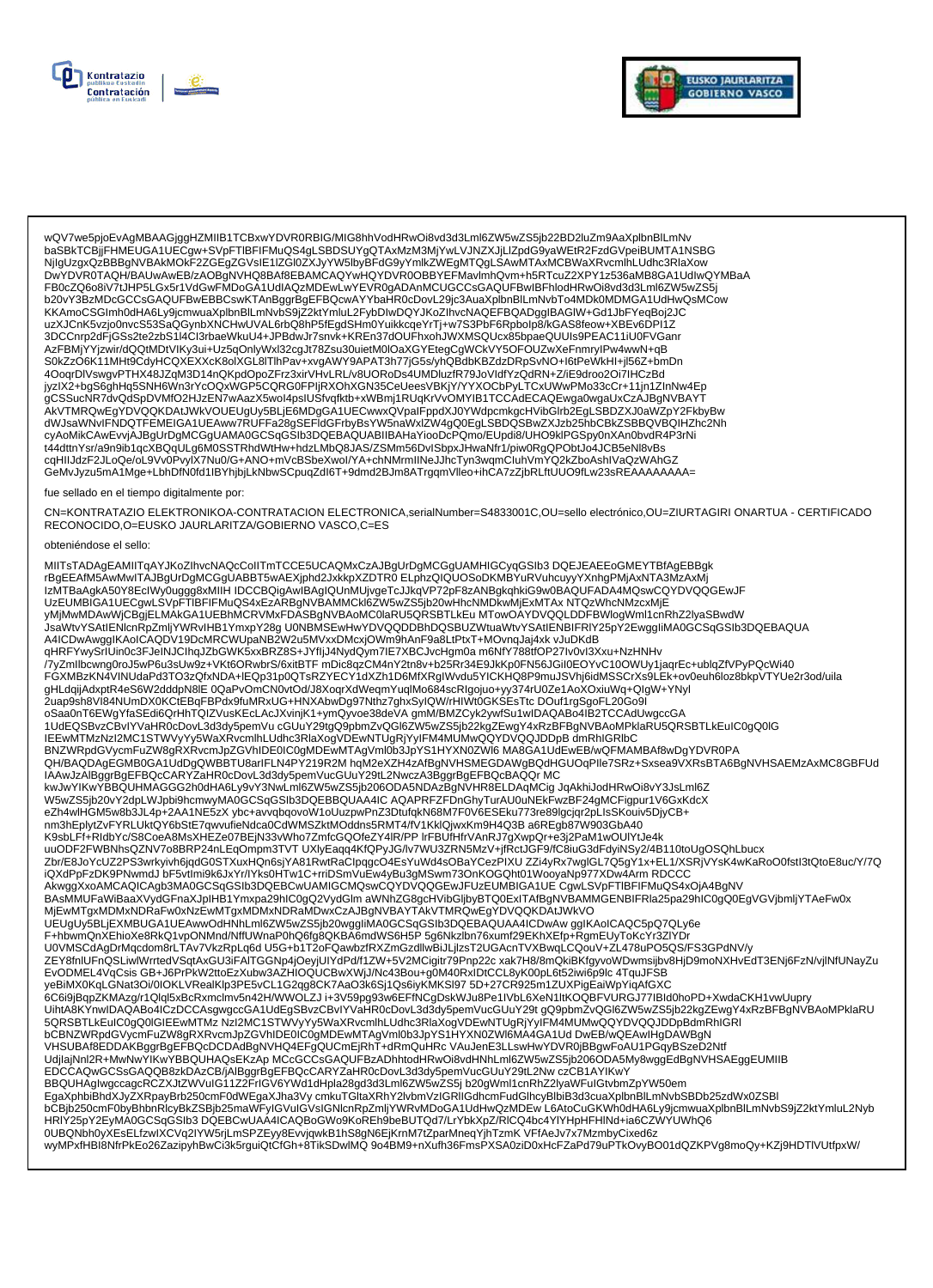



xwcc/GIKABqPkR/PW1Fm/WjULQqDadYWCrSacNZykafINjtWXPXQIELjStxZUzGxiDwowq4D0PpZ PAfnGYWBYZKrLfbJvWfNISGSFoZzcSuO2PAAAfHRb pVh6blyPMcU6+NGFtyOYOlfa8e+DU+gJRxH 5QIEyRMD5jx+Nl061T4ILGc1hclf+oqXeT9V7l0s6TwSl4VyUgotMWqRtwwxCGEam9MkspdGVOns 7ODqyVVZ5L0jTv4Wql6xwsHnKP6mDgPNzuHkmF50ktVjN/X7oPZRtltebwHYPu+cp13Kqee3d65vP1M+QQDyPG Qh8F0TeFsogXW+QkxzlBTiQEIPl2nqPFDFrR5AZ87aQzIQ0i31Q2DIDB3c7mWAxJra HW8KUkE9g3QMUjGCA9gwggPUAgEBMIGJM IGCMQswCQYDVQQGEwJFUzEUMBIGA1UECgwLSVpFTIBF IFMuQS4xOjA4BgNVBAsMMUFaWiBaaXVydGFnaXJpIHB1Ymxpa29hIC0gQ2VydGlmaWNhZG8gcHVi bGljbyBTQ0ExITAfBgNVBAMMGENBIFRIa25pa29hIC0gQ0EgVGVjbmljYQICBvcwCQYFKw4DAhoFAK CCASMwGgYJKoZIhvcNAQkDMQ0GCyqGSIb3DQEJEAEEMBwGCSqGSIb3DQEJBTEPFw0xNTA3MzAx MjlzMTBaMCMGCSqGSIb3DQEJB<br>DEWBBRFkpvhN/YGizjTwvM5kzShvK8ISTCBwQYLKoZIhvcNAQkQ AgwxgbEwga4wgaswgagEFCdLbhXufrOb3EJfatzU34TRttr2MIGPMIGIpIGFMIGCMQswC EWDDLEUMBIGA1UECgwLSVpFTIBFIFMuQS4x0jA4BgNVBAsMMUFaWiBaaXVydGFnaXJpIHB1Ymxp a29hIC0gQ2VydGlmaWNhZG8gcHVibGljbyBTQ0ExITAf<br>BgNVBAMMGENBIFRIa25pa29hIC0gQ0Eg VGVjbmljYQlCBvcwDQYJKoZIhvcNAQEBBQAEggIAlz9+XiRcFQXjLWJj5r2SoaBAamRr 1ouc2luEm2k8lBq8uMU1qhPatjkoFbU0i8nM78AfwrFmixq6mTB/7ymHWGB2Ttw5xzpDCfGZq8lQ H5juClxtMlPqA kNbD69D/Gtip0nnRLhWOll0kF/deEdLZP7Zb0Y3AIPrlfDP4Ic9zpywMLP5tck4 Z++jpXGmgYowf7sKyBoYXMeXVmRo0ruLiW/e nslu4WxJjNWMeSf0jdT/ZXNVIjPsXAdyU6481ixF gRgPsMDjabE2QQH99URyjkKVtYCfl2IRpbw+Z9qYi3APwUrFd1ywDx7bOasujgPk/fz6P+xu/BLF 2pgkUwUscitwlX3Tk5/d5NG9eq8FELd2kJ3kLDRhpWv9HWVoJo+EnERcy3HZDXeM4EMAwH7H2XkfgF0fOceV6FovaXvzktHHL51UZ7RrTRzbSCwgu9cflGx6gz3d0+Fplrv Wml5z/gWlwRP+zygYbnp3sPbNCt+W5w9u5pMZRkht0HhuW7cmPwfCxgXYbbY2pHlOazUA8dgC31OOOm9hXUM/QlwrTZau0wJ01 IRrEbNB+y5rklxO7OHBdv0LRtDwgyrCE3TNdlU4wGYK1yvCPy9qTUfDz5xj2oL5A4HwCIWJuAOp kqRK5r54rb2RAZ2C3FrUwfazzLA+6gDJRzqGNUc=

## Kontratuaren iragarkia, gaztelaniaz eta eskaraz, izenburuekin:

Desarrollo de dos proyectos de movilidad europea con dos grupos de jóvenes porpuestos por la adjudicataria dentro del programa TLN - Mobility

TLN-Mobility programan desabantaila egoerako gazteekiko higikortasun europarreko bi proiektuko garapena adjudikaziodunak proposatutako

Euskadi.eus webgunean argitaratzen da data honetatik:

# 2015-07-30 14:23:10

### web hauen helbideetan:

http://www.contratacion.euskadi.eus/contenidos/anuncio\_contratacion/expjaso4935/es\_doc/es\_arch\_expja so4935.html

http://www.contratacion.euskadi.eus/contenidos/anuncio\_contratacion/expjaso4935/eu\_doc/eu\_arch\_expja so4935.html

### Informazio gehiago:

Bi dokumentuen (euskara eta gaztelania) laburpen digitala (hash SHA-1, 64 oinarriarekin), erantsitako fitxategiekin:

MIAGCSqGSIb3DQEHAqCAMIACAQExCzAJBgUrDgMCGgUAMIAGCSqGSIb3DQEHAQAAoIIQGTCCCM4wgga2oAMCAQICAwEvvjANBgkq hkiG9w0BAQUFADCBpTELMAkGA1UEBhMCRVMxFDASBgNVBAoMC0laRU5QRSBTLkEuMTowOAYDVQQLDDFBWlogWml1cnRhZ2lyaSBw<br>dWJsaWtvYSAtIENlcnRpZmljYWRvlHB1YmxpY28gU0NBMUQwQgYDVQQDDDtFQUVrbyBIQWV0YWtvlGxhbmdpbGVlbiBDQSAtIENB IENFUIRJRkIDQURPIFJFQ09OT0NJRE8xGzAZBgNVBAsMEnNIbGxvIGVsZWN0csOzbmijbzESMBAGA1UEBRMJUzQ4MzMwMDFDMTow OAYDVQQDDDFLT05UUkFUQVpJTyBFTEVLVFJPTkILT0EtQ09OVFJBVEFDSU9OIEVMRUNUUk9OSUNBMIIBIjANBgkqhkiG9w0BAQEF AAOCAQ8AMIIBCgKCAQEAiaMHOsa48o2EVQaydH+HkBab8uMz0mhi6RbUTDPY/wZ1TUOwXxpq32qklPjmdmB9pXmr1DnCbSRglezw jbBl/HViR8ep28zip6Pn+DoyaMTXQO4wQ8sp7yHyGmR13Hh3xsyJhTpi+Z+U9BOAy/DzKl3o2xFNi82mb8FkYN4SZ+b56y38Z1IX Q6HddaQZ90tbmWQp4XA6dERIW4UJZGNrq9QCXN7ZHV08d7vbUPCUaInLt8lGPEUDJJyT/IFwVTgbNEDJjLrK+NM1LauEYvHhiTRi q5LeS+PIn/YT5FvAORqnx2MgmSKAAtH9lOTwnFqoovGb32ykPH0vC0/7HSQp/QIDAQABo4IDzTCCA8kwgccGA1UdEgSBvzCBvIYV aHR0cDovL3d3dy5pemVucGUuY29tgQ9pbmZvQGl6ZW5wZS5jb22kgZEwgY4xRzBFBgNVBAoMPklaRU5QRSBTLkEuIC0gQ0lGlEEw MTMzNzI2MC1STWVyYy5WaXRvcmlhLUdhc3RlaXogVDEwNTUgRjYyIFM4MUMwQQYDVQQJDDpBdmRhIGRlbCBNZWRpdGVycmFuZW8g RXRvcmJpZGVhIDE0IC0gMDEwMTAgVml0b3JpYS1HYXN0ZWleMIHTBgNVHREEgcswgciBEGktYWxkYXIAZWotZ3YuZXOkgbMwgbAx QDA+BglghVQBAwUCAgUMMUtPTIRSQVRBWkIPIEVMRUtUUk9OSUtPQS1DT05UUkFUQUNJT04gRUxFQ1RST05JQ0ExGDAWBglghVQB AwUCAgMMCVM0ODMzMDAxQzEvMC0GCWCFVAEDBQICAgwgRVVTS08gSkFVUkxBUkIUWkEvR09CSUVSTk8gVkFTQ08xITAfBglghVQB AwUCAgEMEnNlbGxvlGVsZWN0csOzbmljbzAdBgNVHSUEFjAUBggrBgEFBQcDAgYIKwYBBQUHAwQwHQYDVR0OBBYEFP31k7AYK9OB zcvNxFl4Pw/1RgejMB8GA1UdlwQYMBaAFMavlmhQvm+h5RTcuZ2XPY1z536aMIIBHQYDVR0gBIIBFDCCARAwggEMBgkrBgEEAfM5<br>BAQwgf4wJQYIKwYBBQUHAgEWGWh0dHA6Ly93d3cuaXplbnBlLmNvbS9jcHMwgdQGCCsGAQUFBwICMIHHGoHEQmVybWVlbiBtdWdh ے میں ہیں کہ ہیں۔ میں استعماد کے مطلب کے استعماد استعماد استعماد استعماد استعماد استعماد استعماد استعماد استعما<br>GiyYWt1cnJpLkxpbWl0YWNpb25lcyBkZSBnYXJhbnRpYXMgZW4gd3d3Lml6ZW5wZS5jb20gQ29uc3VsdGUgZWwgY29udHJhdG8g الزام ال YW50ZXMgZGUgY29uZmlhciBlbiBlbCBjZXJ0aWZpY2FkbzA3BggrBgEFBQcBAQQrMCkwJwYlKwYBBQUHMAGGG2h0dHA6Ly9vY3Nw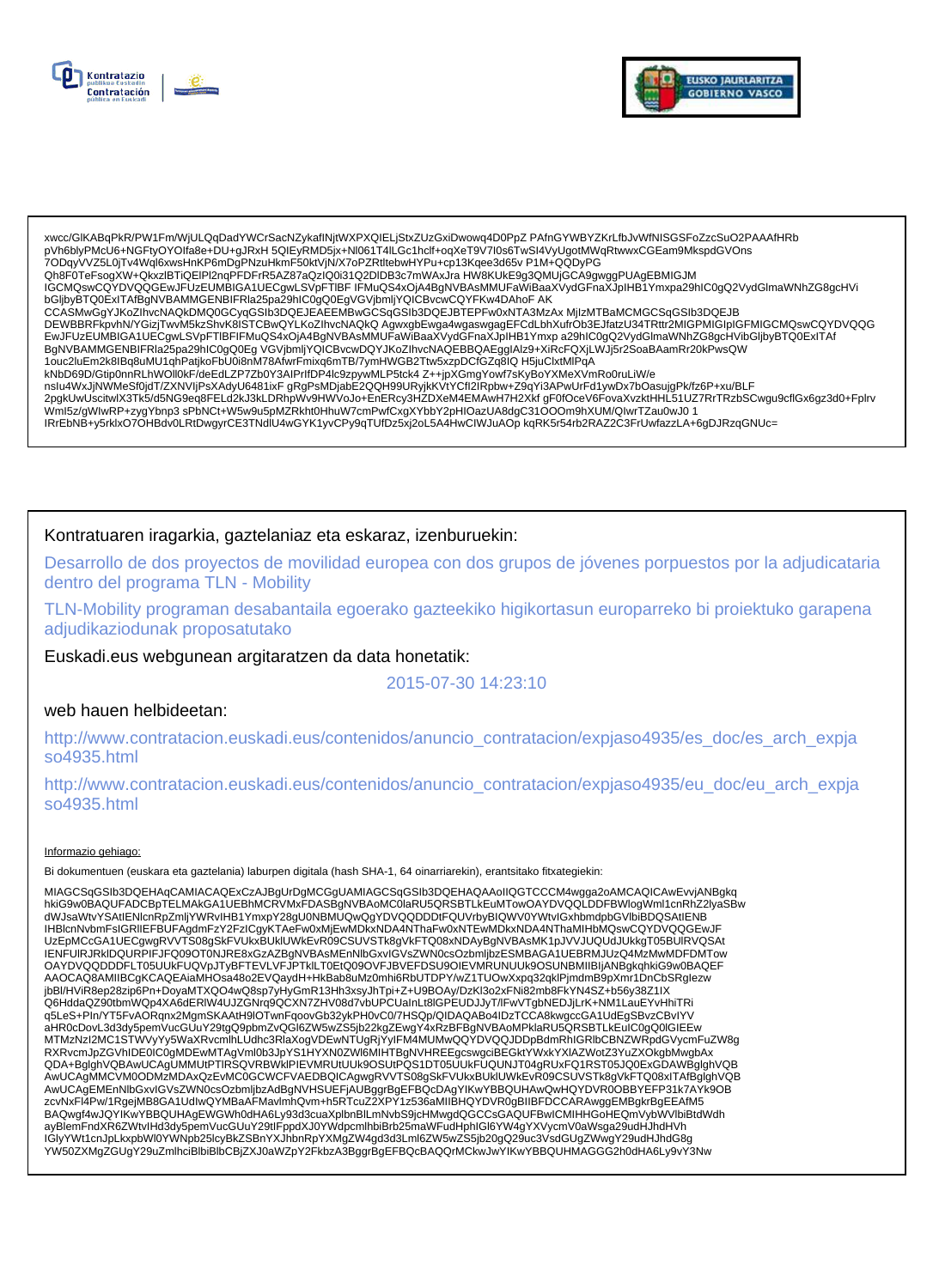



Lml6ZW5wZS5jb206ODA5NDAlBggrBgEFBQcBAwQZMBcwCAYGBACORgEBMAsGBgQAjkYBAwIBDzAOBgNVHQ8BAf8EBAMCBPAwNwYD VR0fBDAwLjAsoCqqKIYmaHR0cDovL2NybC5pemVucGUuY29tL2NnaS1iaW4vY3Jsc2NhcjIwDQYJKoZIhvcNAQEFBQADqqIBAErz oDuLFtSAxjRQQuRYjPZfC/UPXuY1UdO/ytWs40Py1L3DDHSb8AlpvfMFyjxq++PopPO9+B9MSctpdepvLSMjPwLbf+GYWJ15eJqT ytLifuGZEKHzS/q2dS5Kkqjh/6TY0HTTOTNrOvF00mxZHNkBCBntRnzT/Wfso0ClGJdBQVHVVle43OD7YVGMhClDq7iKaPfHud07 THfyvfrNKqRwdLY73zVgxEV48HTWU8JFsdhXUvbAfY/9p88Ee4vuaMbwR40gcE06Xakf8/ZRq8KRSMi+tdkt/CYxtZucZgxAHU1k l+mKhWg0E4SY+w0m+sFVricUixZsXC6ZpzBGhWK/96uTjzGEK6k24zpuoy15eZOCr4KamOnsmj52DnxwmzHKFUBSsC2IFwVzzffv g7hlaEJc+pQKfF4aeJF9nYUIMWM+zRwwa+QXI1uSx2LGQkiMgT3g2xGuzojEXdXlcPZ/HsKx4pP81u3ZuIrjiITJxhhvgYk+CTOs iptF5GePD1XaJWzHxR4iQgql6IsNVUFa+j3NdnUTbeGkGBetbbmMtwmVot5HlcJ1f+c29MYxP1uSkaNtukHxca28xGRPqHdMKH09 ры эсле с главующимся и стандительно постоянно постоянно с постании и постоянно постоянно постояния и поминител<br>По дель с постоянно постоянно постоянно постоянно постоянно с с постоянно постоянно постоянно постоянно пост BAMMCkl6ZW5wZS5jb20wHhcNMDkwMjI0MDgwMzI5WhcNMzcxMjEyMjMwMDAwWjCBpTELMAkGA1UEBhMCRVMxFDASBgNVBAoMC0la RU5QRSBTLkEuMTowOAYDVQQLDDFBWlogWml1cnRhZ2lyaSBwdWJsaWtvYSAtlENIcnRpZmljYWRvIHB1YmxpY28gU0NBMUQwQgYD VQQDDDtFQUVrbyBIQWV0YWtvlGxhbmdpbGVIbiBDQSAtIENBIHBIcnNvbmFsIGRIIEFBUFAgdmFzY2FzICgyKTCCAiIwDQYJKoZI hvcNAQEBBQADggIPADCCAgoCggIBANXwe264IBTyy2sVkcKo+TsXbNluOnMeF1MmOhD5UcAg16LX1taZOYz3R6GXONAqzLa8aAtP Inp94mnHrzunpo1i8xb+C+2uS+DJN3RNAmf/E7r1VhxTCsKuID7NPhBI1Ep9Luin1w7+2fVKamHci+UvHJ/kxhwMdfKLHk9hrEN/ yPhAnwB4DHmVA1QyfquGrm0LxDHjggO9fo8iGrE+TS1eMIZtUVZel7BEM2EtiefNAjiR4Nar4HBTACKfSPHw+SUiu7m32kNOtoxW rksA8d04J3zwY0WDTxw5CnKLdLdMSbrA7uW8z3XNcNDCMcfwRihCNpfKXwBo/Q+sEjYfMkEY2e9pGA4jiTMnrvmwsivLqEAXQTFW Mk/2ooYhJmfCnDKcDGWsAVvk2UrqHYhQ7sM87yIZPVzwLES71U6nmbh0JRSSgN+C5F8DqGRSbNTIW72PVU+kA3ZfvAYH/gJ9/Kup wQV7we5pjoEvAgMBAAGjggHZMIIB1TCBxwYDVR0RBIG/MIG8hhVodHRwOi8vď3d3Lml6ZW5wZS5jb22BD2luZm9AaXplbnBIĽmNv baSBkTCBjjFHMEUGA1UECgw+SVpFTIBFIFMuQS4gLSBDSUYgQTAxMzM3MjYwLVJNZXJjLlZpdG9yaWEtR2FzdGVpeiBUMTA1NSBG NjlgUzgxQzBBBgNVBAkMOKF2ZGEgZGVsIE1IZGl0ZXJyYW5lbyBFdG9yYmlkZWEgMTQgLSAwMTAxMCBWaXRvcmlhLUdhc3RlaXow<br>DwYDVR0TAQH/BAUwAwEB/zAOBgNVHQ8BAf8EBAMCAQYwHQYDVR0OBBYEFMavlmhQvm+h5RTcuZ2XPY1z536aMB8GA1UdlwQYMBaA KKAmoCSGImh0dHA6Ly9jcmwuaXplbnBlLmNvbS9jZ2ktYmluL2FybDIwDQYJKoZIhvcNAQEFBQADggIBAGIW+Gd1JbFYeqBoj2JC uzXJCnK5vzjo0nvcS53SaQGynbXNCHwUVAL6rbQ8hP5fEgdSHm0YuikkcqeYrTj+w7S3PbF6Rpbolp8/kGAS8feow+XBEv6DPI1Z 3DCCnrp2dFjGSs2te2zbS1I4Cl3rbaeWkuU4+JPBdwJr7snvk+KREn37dOUFhxonJWXMSQUcx85bpaeQUUIs9PEAC11iU0FVGanr AzFBMjYYjzwir/dQQtMDtVIKy3ui+Uz5qOnlyWxl32cgJt78Zsu30uietM0lOaXGYEtegCgWCkVY5OFOUZwXeFnmryIPw4wwN+qB S0kZzO6K11MHt9CdyHCQXEXXcK8olXGL8lTlhPav+xvgAWY9APAT3h77jG5s/yhQBdbKBZdzDRpSvNO+l6tPeWkHl+jl56Z+bmDn<br>4OoqrDlVswgvPTHX48JZqM3D14nQKpdOpoZFrz3xirVHvLRL/v8UORoDs4UMDluzfR79JoVldfYzQdRN+Z/iE9droo2Oi7lHCzBd 400qrDrvswgvr Tnx460zqrw5D14iiQrxDp2CDRC0FPliRXOhXGN35CeUeesVBKjY/YYXOCbPyLTCxUWwPMo33cCr+11jn1ZInNw4Ep<br>hyzIX2+bgS6ghHq5SNH6Wn3rYcOQxWGP5CQRG0FPIjRXOhXGN35CeUeesVBKjY/YYXOCbPyLTCxUWwPMo33cCr+11jn1ZInNw4Ep<br>gCSSucNR7dvQdSpDV cyAoMikCAwEvvjAJBgUrDgMCGgUAMA0GCSqGSIb3DQEBAQUABIIBAHaYiooDcPQmo/EUpdi8/UHO9klPGSpy0nXAn0bvdR4P3rNi t44dttnYsr/a9n9ib1qcXBQqULg6M0SSTRhdWtHw+hdzLMbQ8JAS/ZSMm56DvISbpxJHwaNfr1/piw0RgQPObtJo4JCB5eNl8vBs cqHIIJdzF2JLoQe/oL9Vv0PvylX7Nu0/G+ANO+mVcBSbeXwol/YA+chNMrmlINeJJhcTyn3wqmCluhVmYQ2kZboAshIVaQzWAhGZ<br>GeMvJyzu5mA1Mge+LbhDfN0fd1IBYhjbjLkNbwSCpuqZdl6T+9dmd2BJm8ATrgqmVlleo+ihCA7zZjbRLftUUO9fLw23sREAAAAAAAA=

#### denboran digitalki zigilatu zuena:

CN=KONTRATAZIO ELEKTRONIKOA-CONTRATACION ELECTRONICA,serialNumber=S4833001C,OU=sello electrónico,OU=ZIURTAGIRI ONARTUA - CERTIFICADO RECONOCIDO, O=EUSKO JAURLARITZA/GOBIERNO VASCO, C=ES

#### zigilua lortzen:

MIITsTADAgEAMIITqAYJKoZIhvcNAQcCoIITmTCCE5UCAQMxCzAJBgUrDgMCGgUAMHIGCyqGSIb3 DQEJEAEEoGMEYTBfAgEBBgk<br>rBgEEAfM5AwMwITAJBgUrDgMCGgUABBT5wAEXjphd2JxkkpXZDTR0 ELphzQIQUOSoDKMBYuRVuhcuyyYXnhgPMjAxNTA3MzAxMj IzMTBaAgkA50Y8EcIWyŎuggğ8xMIIH IDCCBQigAwIBAgIQUnMUjvgeTcJJkqVP72pF8zANBgkqhkiG9w0BAQUFADA4MQswCQYDVQQGEwJF UzEUMBĬGA1UECgwLŚVpFTĬBFIFMuQS4xEzAŘBgNVBAMMCkI6ZW5wZS5jb20wHhcNMDKwMjExMTAx NTQzWhcNMzcxMjE yMjMwMDAwWjCBgjELMAkGA1UEBhMCRVMxFDASBgNVBAoMC0laRU5QRSBTLkEu MTowOAYDVQQLDDFBWlogWml1cnRhZ2lyaSBwdW JsaWtvYSAtlENicnRpZmljYWRvIHB1YmxpY28gU0NBMSEwHwYDVQQDDBhDQSBUZWtuaWtvYSAtlENBIFRIY25pY2EwggliMA0GCSqGSIb3DQEBAQUA A4ICDwAwgglKAoICAQDV19DcMRCWUpaNB2W2u5MVxxDMcxjOWm9hAnF9a8LtPtxT+MOvnqJaj4xk vJuDKdB<br>qHRFYwySrlUin0c3FJelNJClhqJZbGWK5xxBRZ8S+JYfljJ4NydQym7IE7XBCJvcHgm0a m6NfY788tfOP27lv0vl3Xxu+NzHNHv /<br>/7yZmllbcwnq0roJ5wP6u3sUw9z+VKt6ORwbrS/6xitBTF mDic8qzCM4nY2tn8v+b25Rr34E9JkKp0FN56JGiI0EOYvC10OWUy1jaqrEc+ublqZfVPyPQcWi40 FGXMBzKN4VINUdaPd3TO3zQfxNDA+IEQp31p0QTsRZYECY1dXZh1D6MfXRglWvdu5YICKHQ8P9muJSVhj6idMSSCrXs9LEk+ov0euh6loz8bkpVTYUe2r3od/uila QH/BAQDAgEGMB0GA1UdDgQWBBTU8arIFLN4PY219R2M hqM2eXZH4zAfBgNVHSMEGDAWgBQdHGUOqPlle7SRz+Sxsea9VXRsBTA6BgNVHSAEMzAxMC8GBFUd IAAwJzAlBggrBgEFBQcCARYZaHR0cDovL3d3dy5pemVucGUuY29tL2NwczA3BggrBgEFBQcBAQQrMC eZh4wlHGM5w8b3JL4p+2AA1NE5zX ybc+avvqbqovoW1oUuzpwPnZ3DtufqkN68M7F0V6ESEku773re89lgcjqr2pLlsSKouiv5DjyCB+ -mm3hEplytZvFYRLUktQY6bStE7qwvufieNdca0CdWMSZktMOddns5RMT4/fV1KklQjwxKm9H4Q3Ba6REgb87W903GbA40<br>K9sbLFf+RIdbYc/S8CoeA8MsXHEZe07BEjN33vWho7ZmfcGQOfeZY4lR/PP IrFBUfHfrVAnRJ7gXwpQr+e3j2PaM1wOUIYtJe4k<br>uuODF2FWBNhsQZNV7o8BRP24nL Zbr/E8JoYcUZ2PS3wrkyivh6jqdG0STXuxHQn6sjYA81RwtRaClpqgcO4EsYuWd4sOBaYCezPIXU ZZi4yRx7wglGL7Q5gY1x+EL1/XSRjVYsK4wKaRoO0fstl3tQtoE8uc/Y/7Q<br>iQXdPpFzDK9PNwmdJ bF5vtlmi9k6JxYr/lYks0HTw1C+rriDSmVuEw4yBu3gMSwm73OnKOGQht01WooyaNp9 AkwggXxoAMCAQICAgb3MA0GCSqGSIb3DQEBCwUAMIGCMQswCQYDVQQGEwJFUzEUMBIGA1UE CgwLSVpFTIBFIFMuQS4xOjA4BgNV BAsMMUFaWiBaaXVydGFnaXJplHB1Ymxpa29hlC0gQ2VydGlm aWNhZG8gcHVibGljbyBTQ0ExITAfBgNVBAMMGENBIFRla25pa29hlC0gQ0EgVGVjbmljYTAeFw0x